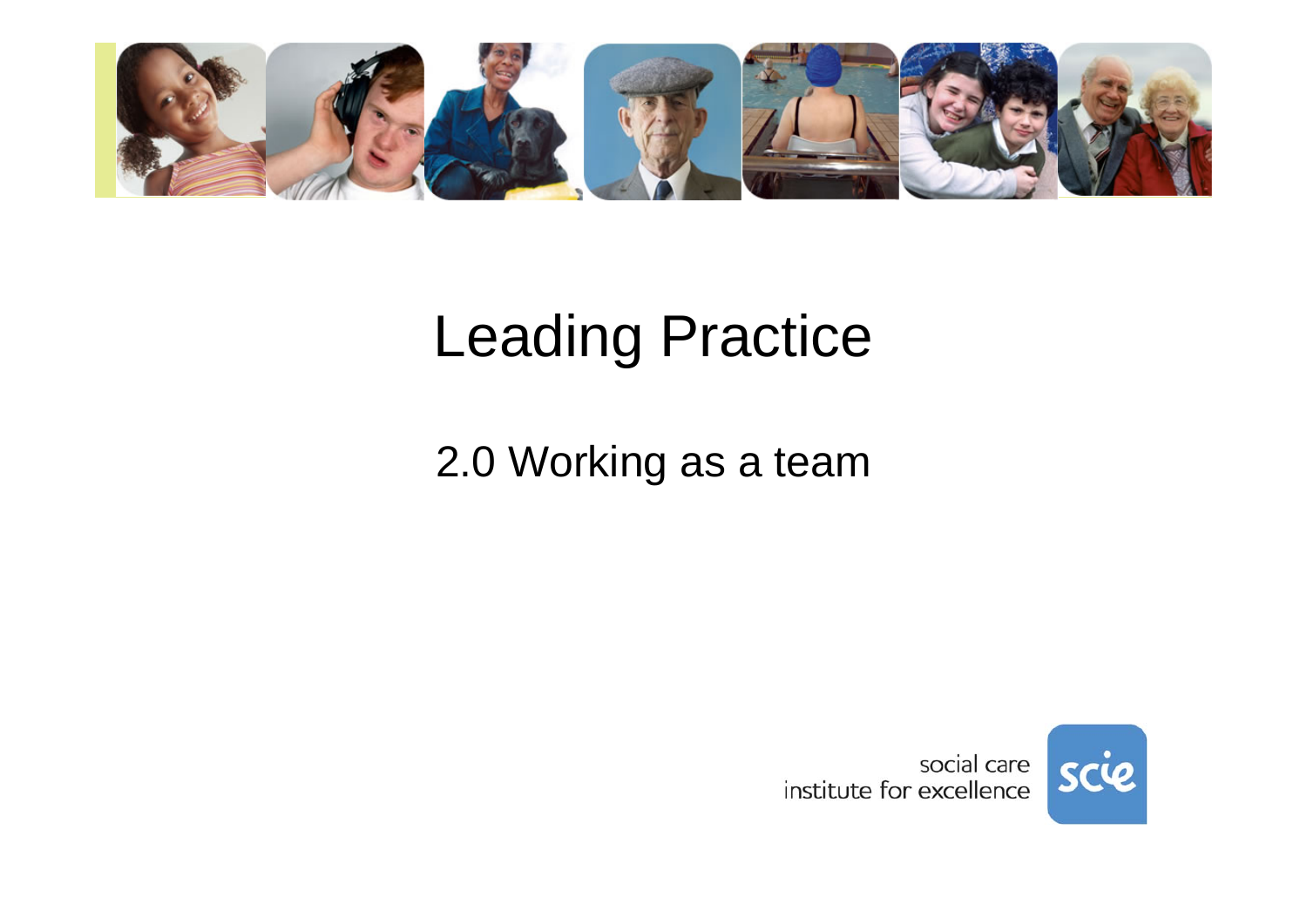# **2.1 Why teams?**

- Higher customer expectations
- More complex markets
- Greater commercial uncertainty
- Increased pressure from competition, legislation and environmental issues

Teams, rather than individuals, can hold the necessary range of skills, experience and disciplines

Team working, rather than groups of individuals, can enable these to function together effectively

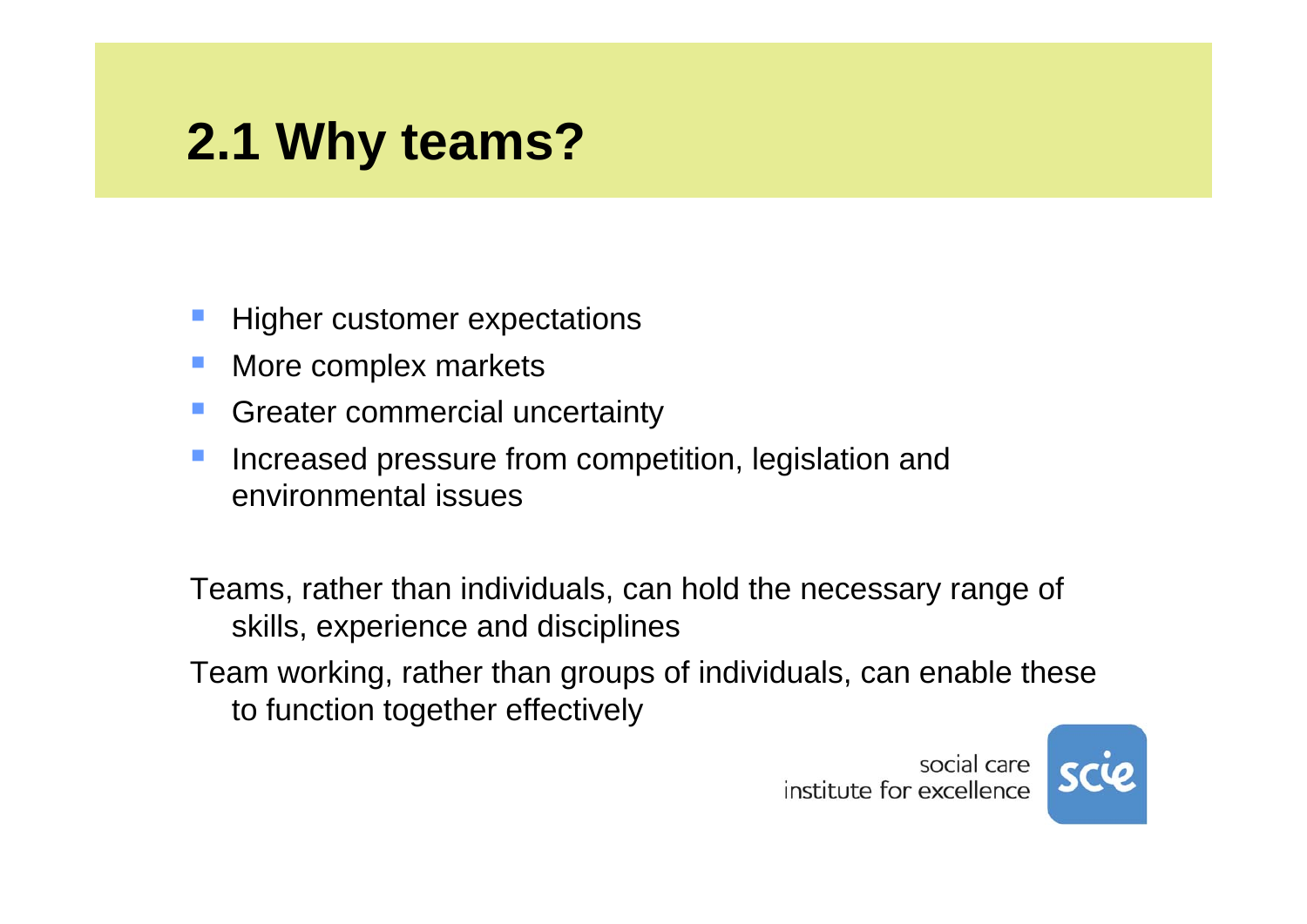

- A number of people who cooperate in such a way that they achieve more than the sum total of the individuals' achievements
- **A group of people united by a common purpose**
- A level of interdependence members need each other to achieve the common goals effectively *(Bailey, G. and Currin, L. 2005)*

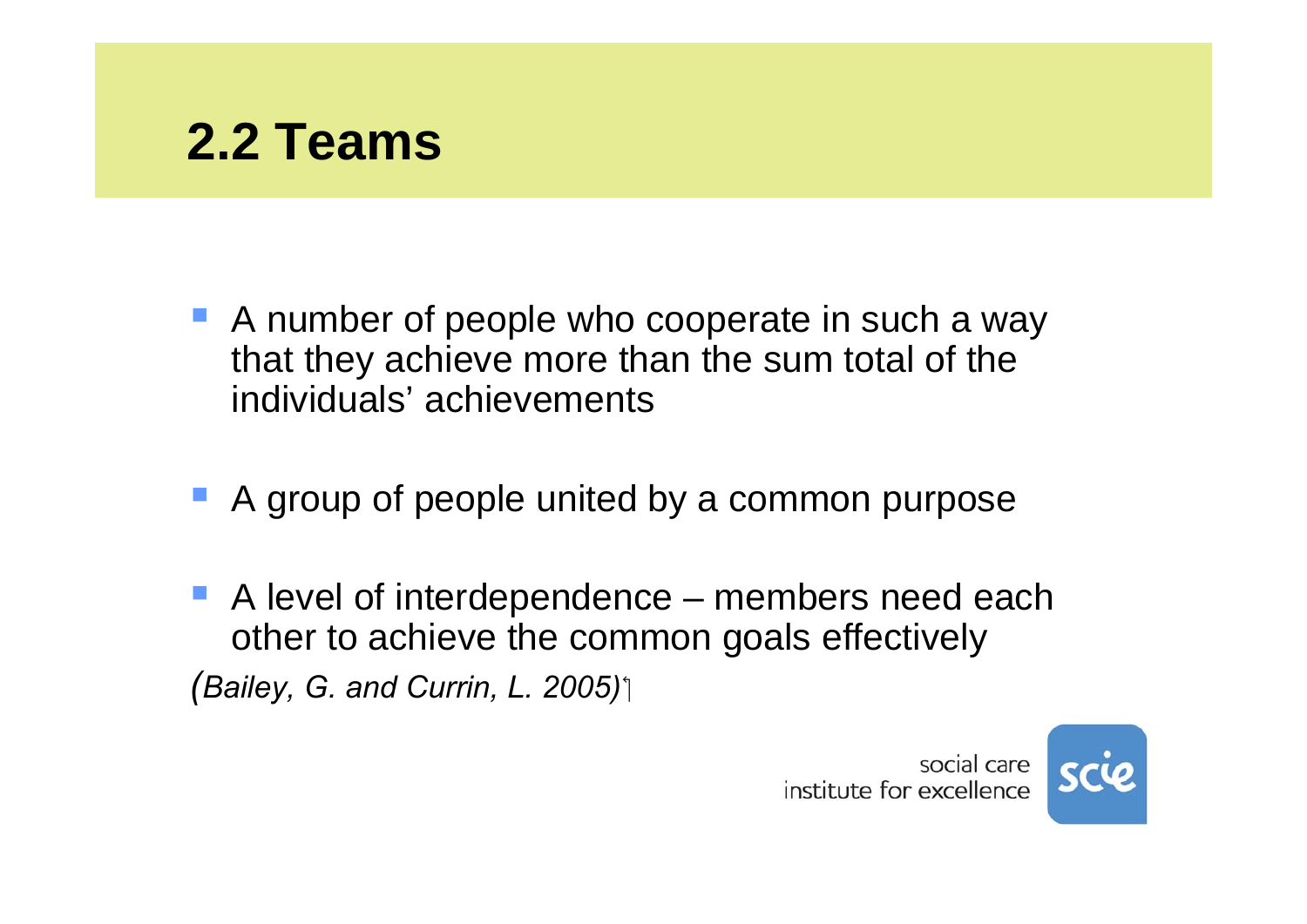## **2.3 Groups vs teams**

#### **Groups**

- People work together
- $\mathcal{L}_{\mathcal{A}}$ Feelings aren't part of work
- Conflict is accommodated
- $\mathbb{R}^3$  Trust and openness are measured
- m. Information is given on a 'needs to know basis'
- F. Goals/objectives are either personal or unclear

#### **Teams**

- People trust each other
- **STATE OF STATE OF STATE OF STATE OF STATE OF STATE OF STATE OF STATE OF STATE OF STATE OF STATE OF STATE OF S** Feelings are expressed openly
- Conflict is worked through
- People support one another
- Information is shared freely
- Objectives are common to all

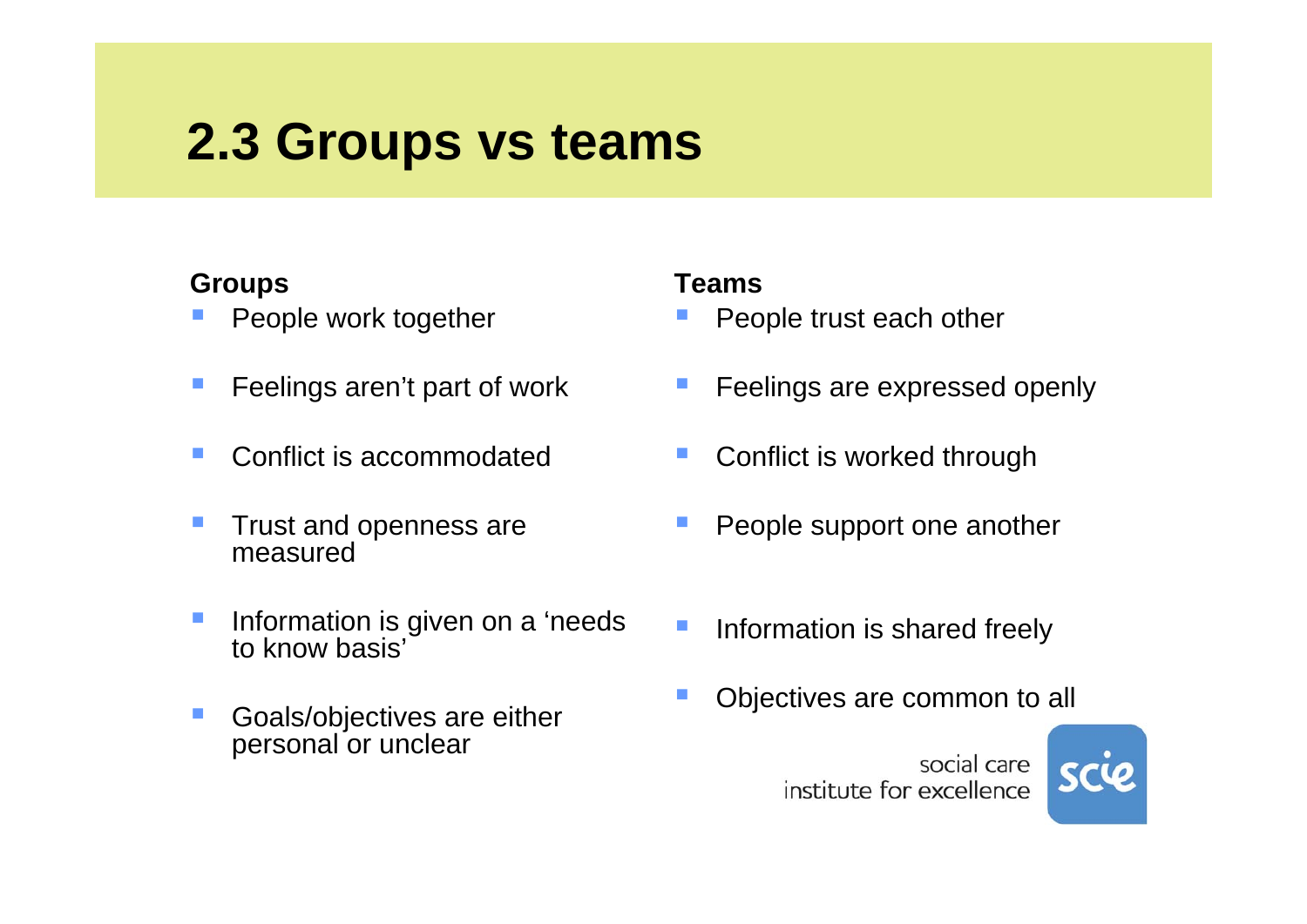# **2.4 Team potential**

### **Teams of people working effectively together can:**

- P. Achieve better results than individuals
- P) Be more flexible than larger groups
- $\mathbb{R}^3$ Take more risks and explore areas that individuals may avoid
- $\mathcal{L}_{\mathcal{A}}$ Generate a wider range of ideas than individuals
- $\mathbb{R}^n$ Help each other grow in skill and confidence
- P) Demonstrate commitment to the task and each other

social care institute for excellence



 $\mathcal{L}_{\mathcal{A}}$ Motivate themselves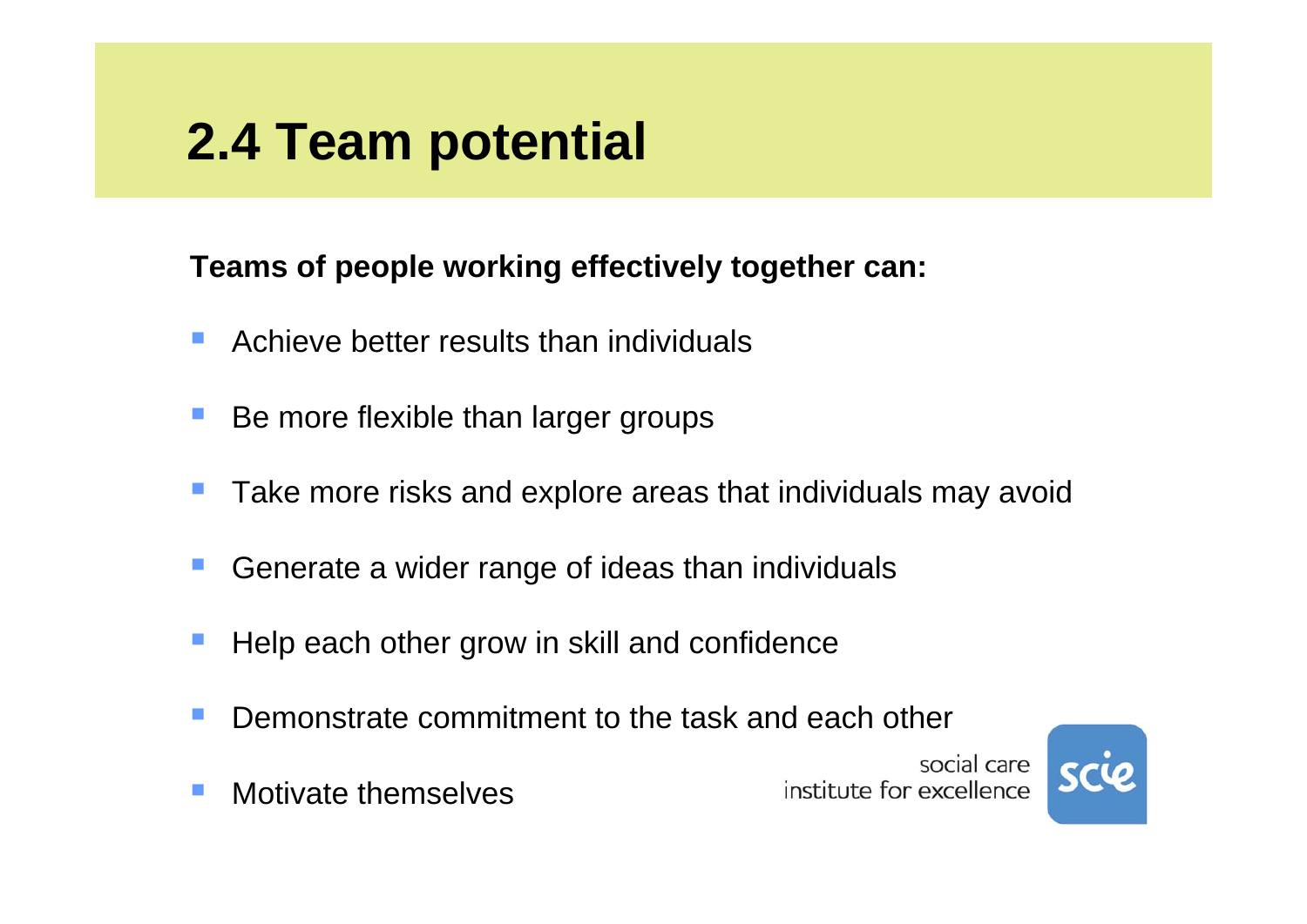# **2.5 Managing vs leading**

### **Managing is about:**

- P) Making plans and working out details
- $\mathcal{L}_{\mathcal{A}}$ Setting up a structure so that plans can be met
- P) Monitoring progress against plans
- $\sim$ Producing the results that others are expecting

### **Whereas leading involves:**

- P) Developing a vision for the future and where we want to be
- $\mathcal{L}_{\mathcal{A}}$ Getting people on board and giving them direction
- P) Motivating, inspiring and energising people to overcome any barriers
- P) Producing change in work methods and service delivery and provision, to stay competitive and effective

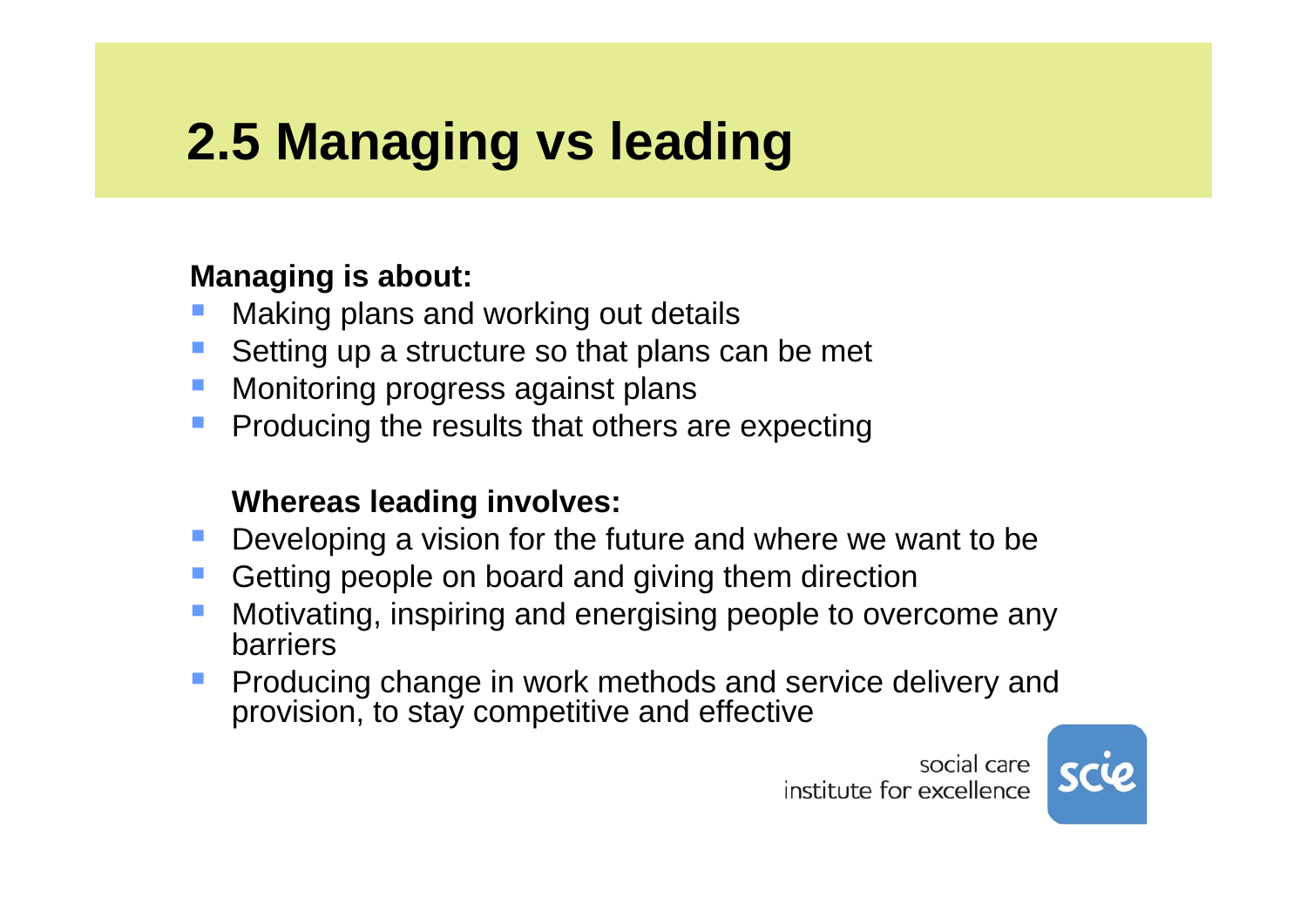### **2.6 5 Stages of team development**

- 1. Forming
- 2. Storming
- 3. Norming
- 4. Performing
- 5. Mourning

*(1965/1975 Tuckman(*